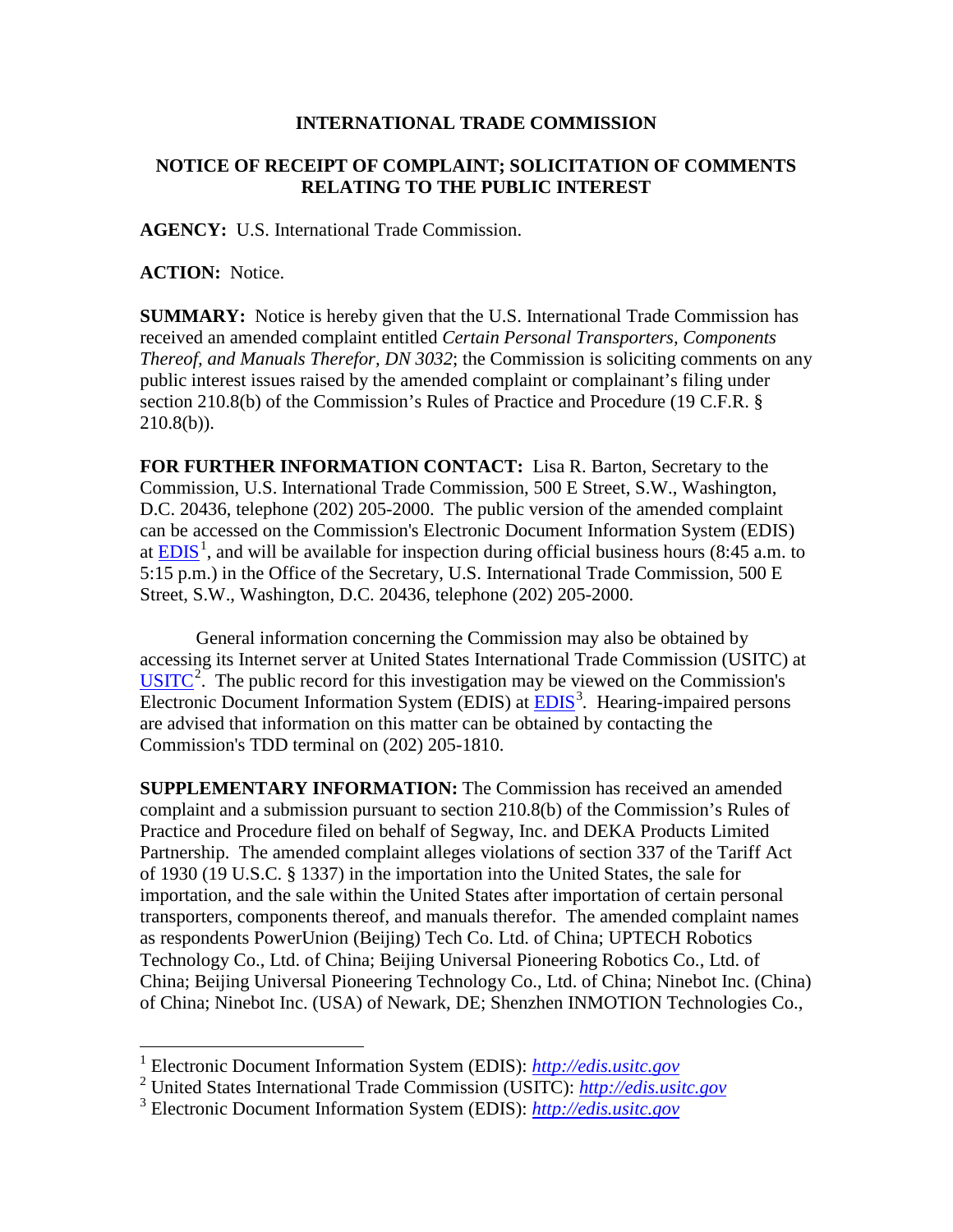Ltd. of China; Robstep Robot Co., Ltd. of China; FreeGo High-Tech Corporation Limited of China; Freego USA, LLC of Sibley, IA; Tech in the City of Honolulu, HI; Roboscooters.com of Laurel Hill, NC; and EcoBoomer Co. Ltd. of Malibu, CA. The complainant requests that the Commission issue a general exclusion order, a limited exclusion order and cease and desist orders.

Proposed respondents, other interested parties, and members of the public are invited to file comments, not to exceed five (5) pages in length, inclusive of attachments, on any public interest issues raised by the amended complaint or section 210.8(b) filing. Comments should address whether issuance of the relief specifically requested by the complainant in this investigation would affect the public health and welfare in the United States, competitive conditions in the United States economy, the production of like or directly competitive articles in the United States, or United States consumers.

In particular, the Commission is interested in comments that:

- (i) explain how the articles potentially subject to the requested remedial orders are used in the United States;
- (ii) identify any public health, safety, or welfare concerns in the United States relating to the requested remedial orders;
- (iii) identify like or directly competitive articles that complainant, its licensees, or third parties make in the United States which could replace the subject articles if they were to be excluded;
- (iv) indicate whether complainant, complainant's licensees, and/or third party suppliers have the capacity to replace the volume of articles potentially subject to the requested exclusion order and/or a cease and desist order within a commercially reasonable time; and
- (v) explain how the requested remedial orders would impact United States consumers.

Written submissions must be filed no later than by close of business, eight calendar days after the date of publication of this notice in the *Federal Register*. There will be further opportunities for comment on the public interest after the issuance of any final initial determination in this investigation.

Persons filing written submissions must file the original document electronically on or before the deadlines stated above and submit 8 true paper copies to the Office of the Secretary by noon the next day pursuant to section 210.4(f) of the Commission's Rules of Practice and Procedure (19 C.F.R. § 210.4(f)). Submissions should refer to the docket number ("Docket No. 3032") in a prominent place on the cover page and/or the first